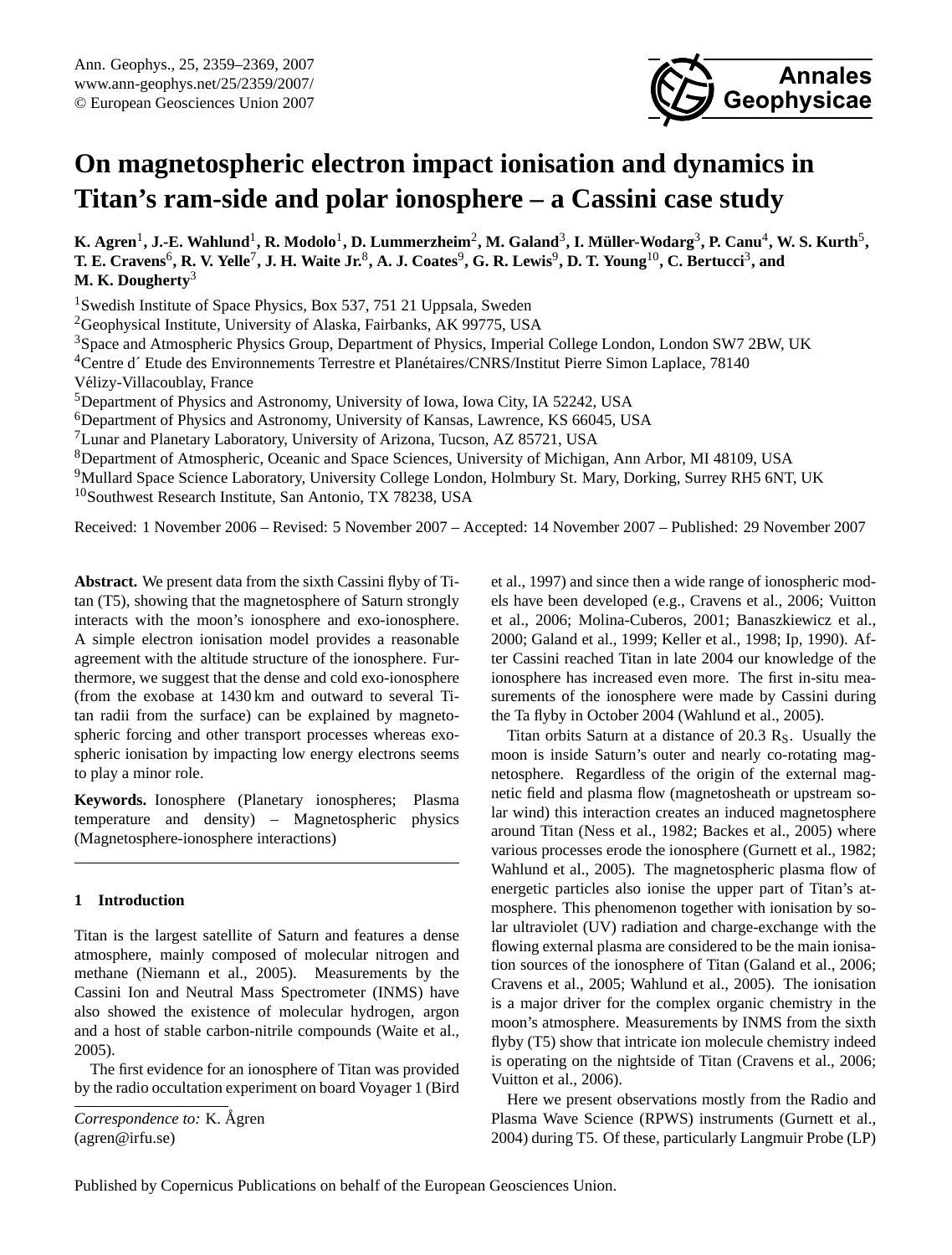

<span id="page-1-0"></span>**Fig. 1.** Geometry of Cassini's Titan T5 Flyby, 16 April, 2005, with the spacecraft trajectory. Saturn ecliptic coordinates  $(X \text{ in } \infty)$ rotation direction, Y is toward Saturn, Z is Saturn north). Each blue point represents one minute of flight. The circle around Titan represents the exobase at 1430 km. The RPWS detected cold plasma of ionospheric origin out to heights about 2200 km inbound and 2500 km outbound (orange line-marks).

data is treated. This flyby offered favourable conditions to study the magnetospheric interaction with the polar and ramside ionosphere of Titan during nightside conditions (in absence of solar EUV ionisation). We concentrate on the cold plasma characteristics of this flyby. By using a neutral atmospheric model, constructed partly from INMS observations, and an electron transport code together with a simplified ionmolecule chemistry scheme, we were able to calculate a set of ionospheric profiles based on the observed CAPS/ELS magnetospheric incident electron distribution. These profiles were compared with RPWS ionospheric observations. By doing so we could reproduce the magnetospheric interaction on Titan's atmosphere.

2360 K. Ågren et al.: Magnetospheric impact on Titan's ionosphere

## **2 T5 flyby geometry**

The T5 flyby occurred on 16 April 2005. The Cassini spacecraft passed the nightside of Titan during the outbound leg and part of the inbound (see Fig. [1\)](#page-1-0). There was therefore a possibility to enter the ram-side ionospheric pick-up region on the outbound leg, as it occurred on the anti-Saturn direction (see e.g. Tb inbound characteristics in [Wahlund et al.,](#page-10-7) [2005\)](#page-10-7). The closest approach (C/A) occurred at an altitude of 1027 km at 19:12 UT over the north pole (74°) of Titan. T5 was a rather deep pass making it possible to study ionospheric structure in detail.

#### **3 RPWS observations during T5**

#### <span id="page-1-1"></span>3.1 Measurement principles

The electron number density  $(n_e)$  can be estimated by numerous methods with several instruments on board Cassini. The RPWS investigation employs at least three different methods for this purpose, of which two will be described here. The third method, the sounder, was not operative during T5.

One method makes use of the upper hybrid emission line, which peaks in electric spectra at the frequency  $f_{\text{UH}} \approx \sqrt{f_{\text{ge}}^2 + f_{\text{pe}}^2}$ , where  $f_{\text{ge}}$  is the electron gyro-frequency and  $f_{\text{pe}}$  is the electron plasma frequency. Knowing the magnetic field strength, the electron gyro-frequency can be calculated, and the electron density can be derived from the electron plasma frequency. Near Titan the field is so weak that it is essentially the plasma frequency that is measured. This method of estimating the plasma density is used later on (see Fig. [4\)](#page-4-0).

Another method makes use of the fact that the LP sensor samples the total electron number density surrounding the spacecraft. This can be carried out in several ways. From the parameter results of a two-electron and one drifting ion component Orbit Motion Limited (OML) theory [\(Mott-Smith and](#page-10-12) [Langmuir,](#page-10-12) [1926\)](#page-10-12) fit to the LP Voltage sweeps  $(\pm 4 \text{ V}$  during T5) it is possible to estimate a number of cold plasma parameters. Among them are the electron number density and temperature  $(T_e)$  as well as the spacecraft potential  $(U<sub>SC</sub>)$ , but in most circumstances it is also possible to obtain values for the average ion mass  $(m_i)$ , ion ram velocity  $(v_i)$ , ion density  $(n_i)$ , ion temperature  $(T_i)$ , and solar UV intensity (e.g., [Fahleson et al.,](#page-9-5) [1974\)](#page-9-5). LP sweeps were sampled each 24 s during the T5 flyby. An example of a voltage sweep with a superposed OML fit is shown in Fig. [2.](#page-2-0)

The LP also measures the current at a fixed bias voltage  $(+4 \text{ V during } T5)$  at 20 samples/s, which is proportional to  $\overline{T_{e}}n_{e}(1+\frac{1}{T_{e}}(U_{SC}+U_{bias}))$ . We can use the electron temperature and spacecraft potential estimates from the lower temporal resolution sweeps and assume  $T_e \approx$  constant and  $U_{\rm SC} \approx$  constant between sweeps to derive  $n_e$  with a resolution of 20 Hz. The bias potential  $U_{bias} \approx +4$  V is an instrument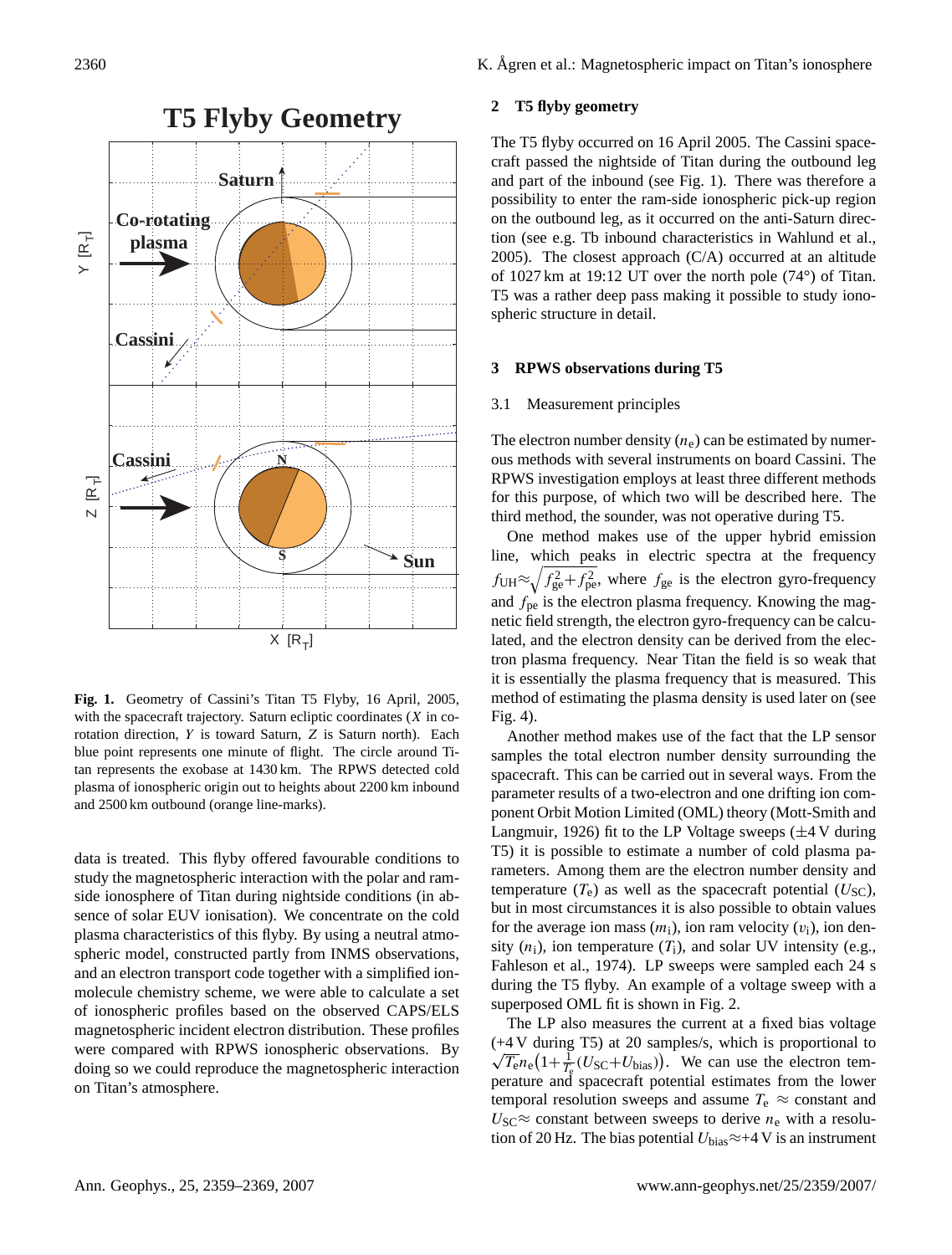setting. This method works well as long as  $U_{\rm SC} > -U_{\rm bias}$ . If  $U_{\rm SC} \leftarrow U_{\rm bias}$  the ion/photo-electron current is sampled instead, which is harder to correct for. The 20 Hz density shown in Fig. [3](#page-3-0) (panel 2) in region 3 (outbound) shows variations which are not in agreement with the upper hybrid derived density and that is most probably due to this error source.

Yet another method to estimate  $n_e$  originates from the fact that the LP essentially measures the photoelectron cloud around the spacecraft when situated in the outer magnetosphere of Saturn. There exists a relationship between the ambient magnetospheric density, the spacecraft potential and attitude versus the Sun, and the density of this photoelectron cloud around the spacecraft from which one can derive the magnetospheric electron density. Although more uncertain, we have used it for the magnetospheric upstream/downstream densities.

#### 3.2 General characteristics during the flyby

The cold plasma can be divided into three different populations (time periods) based on the characteristics as inferred from the LP and upper hybrid emissions (Fig. [3,](#page-3-0) panel 2). Each population is discussed in detail in the following sections.

The LP current for negative bias voltage (Fig. [3,](#page-3-0) panel 5) is sensitive to the solar EUV photoelectron emission from the probe (≈−0.7 nA during T5) as well as the more variable ion ram current from the surrounding plasma. In lowdensity plasma, as in region 1, the absence of the nearly constant photocurrent indicates that the spacecraft is in darkness. In dense plasma a sudden decrease of 0.7 nA without a corresponding change in density (compare panel 2) indicates a transition into eclipse. In this way we identify the spacecraft eclipse region to be between 19:09–19:25 UT.

#### 3.3 Region 1 – Upstream environment

The magnetospheric plasma of Saturn dominates region 1. Densities are estimated to be  $\approx 0.1 \text{ cm}^{-3}$  (e.g. near 18:50 UT), but errors could be as large as a factor of two. For this region CAPS/ELS was providing more accurate measurements than RPWS, but gives values very similar to the ones from RPWS. The shown electron temperatures (panel 3) are most probably due to the photoelectron cloud around the spacecraft and certainly not true magnetospheric temperatures.

The dc current to the LP for negative bias voltage is proportional to the ram flux of ions  $(n_i v_i)$ . By using the condition that the plasma must be electrically neutral,  $n_e = n_i$ , it is possible to estimate the ion ram speed  $(v_i)$ , which is displayed in panel 6 (blue dots) of Fig. [3.](#page-3-0) This estimate is dependent on a correction for the EUV intensity and the associated photoelectron flux from the sensor.

-3 -2 -1 0 1 2 3  $10^{10}$ **Ubias [V] Fig. 2.** The current-voltage characteristic (red dots) of a RPWS Langmuir Probe sweep sampled in the outbound part ionosphere of the T5 flyby. Superposed is an OML fit to the data, also indicating

<span id="page-2-0"></span>the electron and ion current contributions. Derived parameters are  $v_i$ =4 km/s,  $m_i$ =28,  $T_e$ =0.08 eV,  $n_e$ =700 cm<sup>-3</sup> and  $U_{SC}$ =-0.9 V.

Estimations of plasma parameters are derived from the study of the current-voltage characteristic curve (Fig. [2\)](#page-2-0), as presented in Sect. [3.1.](#page-1-1) For a negative bias potential  $(U<sub>bias</sub> < 0 V)$  ions are sampled while almost all electrons are repelled, so the study of the current-voltage curve provides information mainly of the ion population. An independent estimate of the ion ram speed can be obtained from the slope of the current-voltage curve (with  $U_{bias}$  < 0) by assuming values of the averaged ion mass  $(m<sub>i</sub>)$ . In Fig. [3](#page-3-0) (panel 6, red dots-line) the resulting ion ram speed values in the magnetosphere are shown for protons (1 amu). The values become uncertain and underestimated due to the small voltage-current slope for large energies  $(>100 \text{ eV})$ . Using these methods, upstream ion speeds of ∼100 km/s are inferred considering the possible error sources above.

#### <span id="page-2-1"></span>3.4 Region 2 – Ionosphere

The ionosphere is the region beneath the ionopause where the thermal pressure dominates over the magnetic and dynamic pressures in the magnetosphere. During the T5 flyby it was characterised by large densities around  $1000 \text{ cm}^{-3}$ (Fig. [3,](#page-3-0) panel 2), low electron temperatures below 0.1 eV (panel 3), a negative spacecraft potential near  $-0.9$  to  $-1$  V, and ion ram speeds close to the spacecraft speed. During T5 the magnetic pressure in the ionosphere  $(B^2/(2 \mu_0) \approx 50$ -100 eV/cm−<sup>3</sup> ) was, in fact, comparable to the thermal pres-sure of the ionosphere (compare with Fig. [5,](#page-5-0) panel 4). Even though plasma collisions with the neutral atmosphere

![](_page_2_Figure_14.jpeg)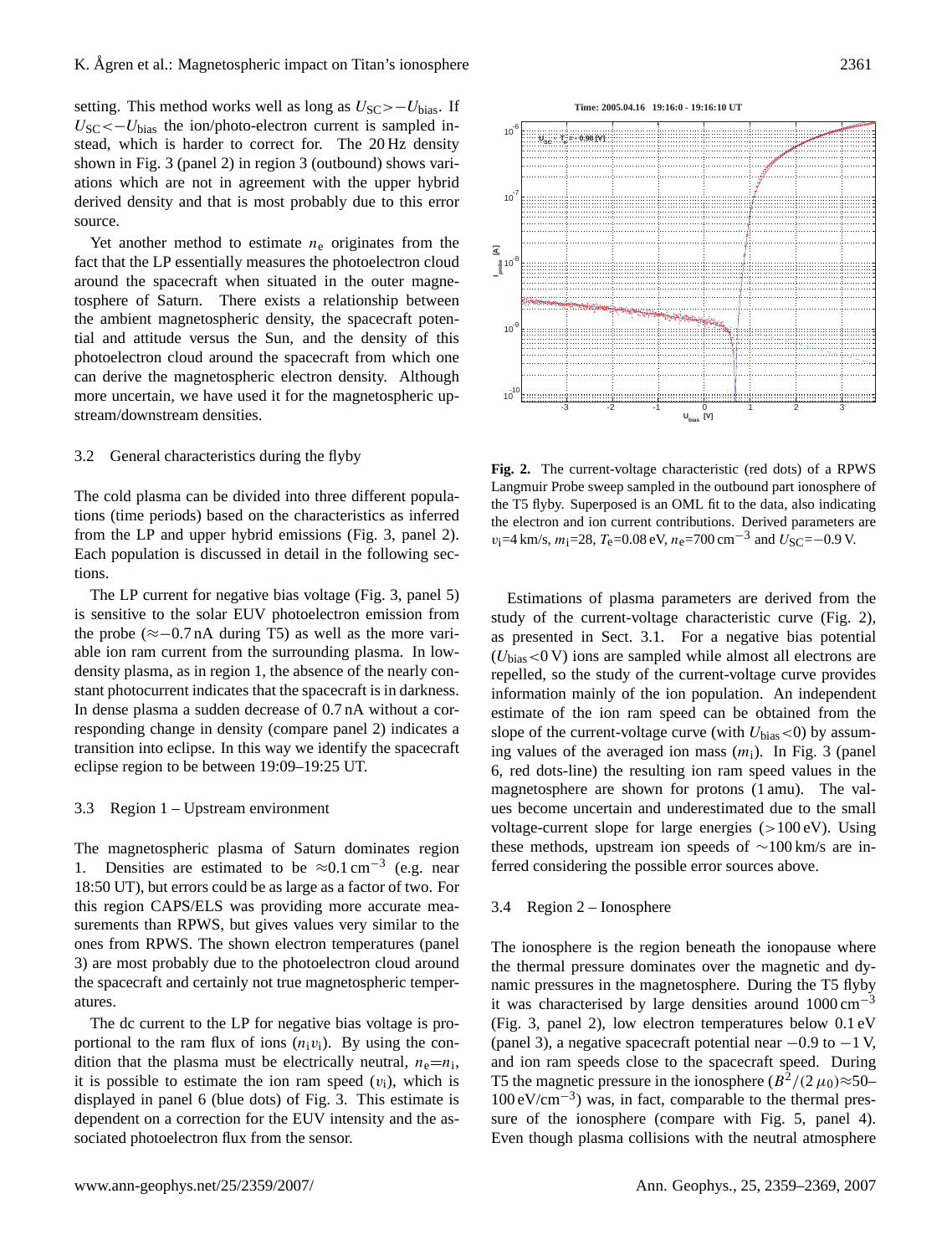![](_page_3_Figure_1.jpeg)

<span id="page-3-0"></span>**Fig. 3.** Overview of the RPWS derived parameters for the T5 flyby. Parameters are calibrated LP sweep data (panel 1);  $n_e$  (panel 2) from LP sweeps (red dots), LP 20 Hz (blue line) and  $f_{\text{I} \text{H}}$  derived density (black line) deduced from Fig. [4;](#page-4-0)  $T_e$  (panel 3) from LP sweeps (red dot-line);  $U<sub>SC</sub>$  (panel 4) from LP sweeps; current for LP negative bias voltage (panel 5); and  $v<sub>i</sub>$  (panel 6) from total ion current (blue dots) and slope for negative bias (red dot-line). The induced magnetospheric boundary (IMB) should be close to the outward edge of region 3 (exo-ionosphere). Region 1 is the upstream magnetosphere and region 2 the proper ionosphere. Derived electron temperatures in the magnetosphere (region 1) are most probably due to the spacecraft photoelectrons and are not representing the true magnetospheric electron temperatures. Shown with arrows is the approximate position of the induced magnetospheric boundary (IMB).

dominate, magnetospheric forcing should be able to affect the fine structure of the ionosphere within the measured region.

Inside the ionospheric region we adopted an average ion mass derived by the INMS instrument (Fig. [5,](#page-5-0) panel 3, blue line) [\(Cravens et al.,](#page-9-1) [2006\)](#page-9-1). This parameter is used in the calculation of the ion speed using the slope-method described above (Fig. [3,](#page-3-0) panel 5, red dots), which agrees well with the ion speeds using the other method (blue dots). A flow opposite the spacecraft ram direction of about 1–3 km/s is suggested over this polar ionospheric pass.

The outbound ionospheric densities agree very well with INMS derived densities [\(Cravens et al.,](#page-9-1) [2006\)](#page-9-1). The flyby occurred over Titan's north dark hemisphere so basically the entire ionospheric pass occurred during nightside conditions (compare with Fig. [1\)](#page-1-0).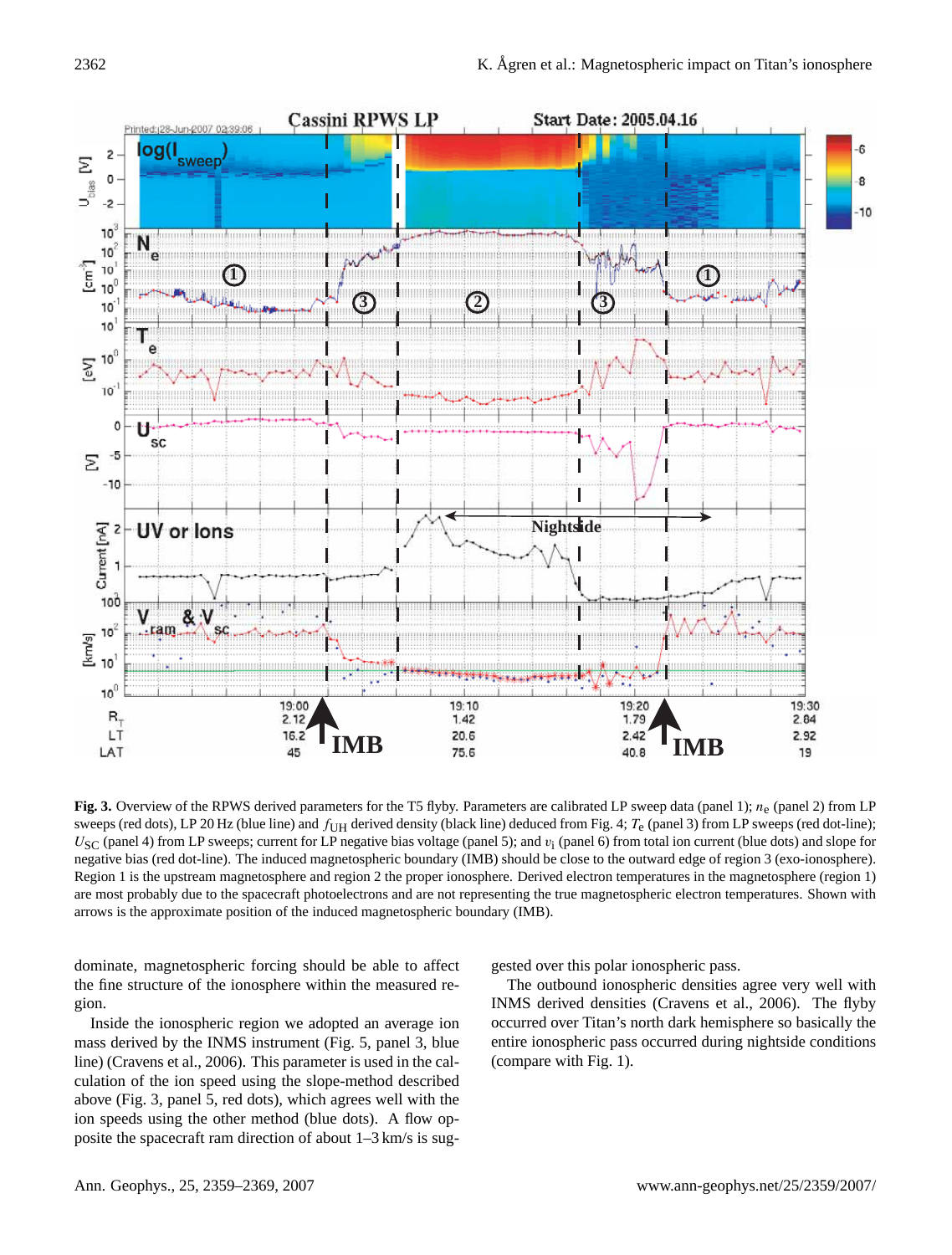## K. Ågren et al.: Magnetospheric impact on Titan's ionosphere 2363

#### <span id="page-4-1"></span>3.5 Region 3 – Exo-ionosphere

Upper hybrid derived electron densities were available in region 3 (Fig. [3,](#page-3-0) panel 2, black line, based on emissions like the outbound example in Fig. [4\)](#page-4-0). On the inbound the 20 Hz LP densities were almost identical with the upper hybrid derived densities, and the electron temperature was rather stable and cold (0.1–0.3 eV). Near 19:02:50 UT a sharp transition occurred in  $n_e$  (and  $T_e$ ) from magnetospheric values to about  $20 \text{ cm}^{-3}$ , the densities stayed at a large level and increased exponentially with decreasing altitude to  $200 \text{ cm}^{-3}$ at 19:06 UT. The small scale-height  $(H_n)$  of 320 km $\pm$ 50 km puts constraints on which physics operates here (compare with Fig. [5\)](#page-5-0).

In this region the magnetic pressure  $(100-200 \text{ eV/cm}^{-3})$ is larger than the thermal pressure  $(\approx 20 \text{ eV/cm}^{-3})$ , as can be seen in Fig. [5,](#page-5-0) panel 4. The production of plasma by magnetospheric impact ionisation (and/or solar EUV radiation when sunlit) of the exosphere can be large here. This region could therefore rightly be called an exo-ionosphere, even though the magnetospheric forcing controls a major part of the dynamics. Furthermore, the exobase is also the altitude where the ion gyro-period ( $\approx$ 230 s) becomes smaller than the average time between ion-molecule collisions, and therefore make ion-pickup easier in the exo-ionosphere.

The outbound ram-region is more structured than the inbound pole/tail-region. On the other hand, the average density varies as before between  $200 \text{ cm}^{-3}$  and a few  $\text{cm}^{-3}$ , and the plasma scale height is similar to the inbound values  $(H_p=310\pm50 \text{ km})$ . An electron temperature of up to a few eV indicates the presence of a local electron heating (energisation) source, possibly induced by an interaction with the magnetospheric flow. A dense and an electron-hot plasma is also consistent with the larger negative spacecraft potentials down to −10 V observed on the outbound pass.

Even though RPWS ion ram speed values are associated with large errors between 19:17–19:22 UT, the region 3 ion speeds are consistent with a mass loading process due to the presence of the plasma produced by Titan. We can therefore indicate the approximate locations of the induced magnetospheric boundaries (IMB) (e.g., [Vignes et al.,](#page-10-13) [2000;](#page-10-13) [Lundin](#page-10-14) [and Barabash,](#page-10-14) [2004;](#page-10-14) [Lundin et al.,](#page-10-15) [2004;](#page-10-15) [Bertucci et al.,](#page-9-6) [2005\)](#page-9-6) to be near the upper boundary of the exo-ionosphere. This boundary has been given many names, like the magnetic pileup boundary (MPB) or the mass loading boundary (MLB). In this region heavy ions from the ionosphere are accelerated (picked-up) downstream by the magnetospheric  $v \times B$  induced electric field (around 1 mV/m). At the same time the magnetospheric ion flow slows down because of the heavy loading of matter by the ionosphere. The exoionosphere is therefore also the region where cold (thermal) plasma, of mostly  $C_2H_5^+$  $_5^+$  and H<sub>2</sub>CN<sup>+</sup> [\(Cravens et al.,](#page-9-1) [2006\)](#page-9-1), escapes to the surrounding space.

![](_page_4_Figure_6.jpeg)

<span id="page-4-0"></span>**Fig. 4.** RPWS electric field emissions from the outbound portion of the T5 flyby. The plasma line can be clearly identified.

#### 3.6 Range profiles

Range profiles along the flyby track for  $n_e$ ,  $T_e$ ,  $m_i$ ,  $P_e$ ,  $P_B$ and the quality factor of the fit are presented in Fig. [5.](#page-5-0) The proper ionosphere reaches an altitude of about 1400– 1500 km, i.e., very close to the exobase near 1429 km [\(Waite](#page-10-1) [et al.,](#page-10-1) [2005\)](#page-10-1). Above this altitude the rather dense  $(>10 \text{ cm}^{-3})$ exo-ionosphere exists, which is produced by a combination of ionisation of the exosphere and various transport processes like ion pick-up and direct magnetospheric forcing  $(B^2/(2 \mu_0) > n_e k_{\text{Boltz}} T_e)$  of cold plasma [\(Wahlund et al.,](#page-10-7) [2005\)](#page-10-7). The cold dense exo-ionospheric plasma reaches up to a height of 2200 km (inbound) and 2500 km (outbound) from Titan's surface.

The LP sweep derived electron temperature (Fig. [5,](#page-5-0) panel 2) shows a rather steady gradient up to the exobase level, which continues on the inbound out to 2200 km. The C/A temperature is about 0.06 eV. The outbound  $T_e$  profile is more complex above the exobase as discussed in Sect. [3.5,](#page-4-1) showing local electron energisation (heating).

The average ion mass inferred by the LP compares well with the INMS measurements (Fig. [5,](#page-5-0) panel 3, blue line). The discrepancies at the lowest altitudes (below 1100 km) are not yet well understood, and are beyond the scope of this article. However, the good agreement above this altitude makes it possible to constrain the ion temperature, since a significant increase would increase the estimated ion speed to unreasonable values (compare  $T_i[eV] \approx m_i v_i^2/(2e)$ ). Below the exobase the ion temperature must be less than 0.8–2 eV. Above the exobase (inbound only) up to 1900 km, the ion temperature must be below  $2-5$  eV. In the range 1900–2200 km  $T_i$ <10–12 eV. The LP measurements therefore exclude the possibility of a hot ion corona dominated by atmospheric produced ions.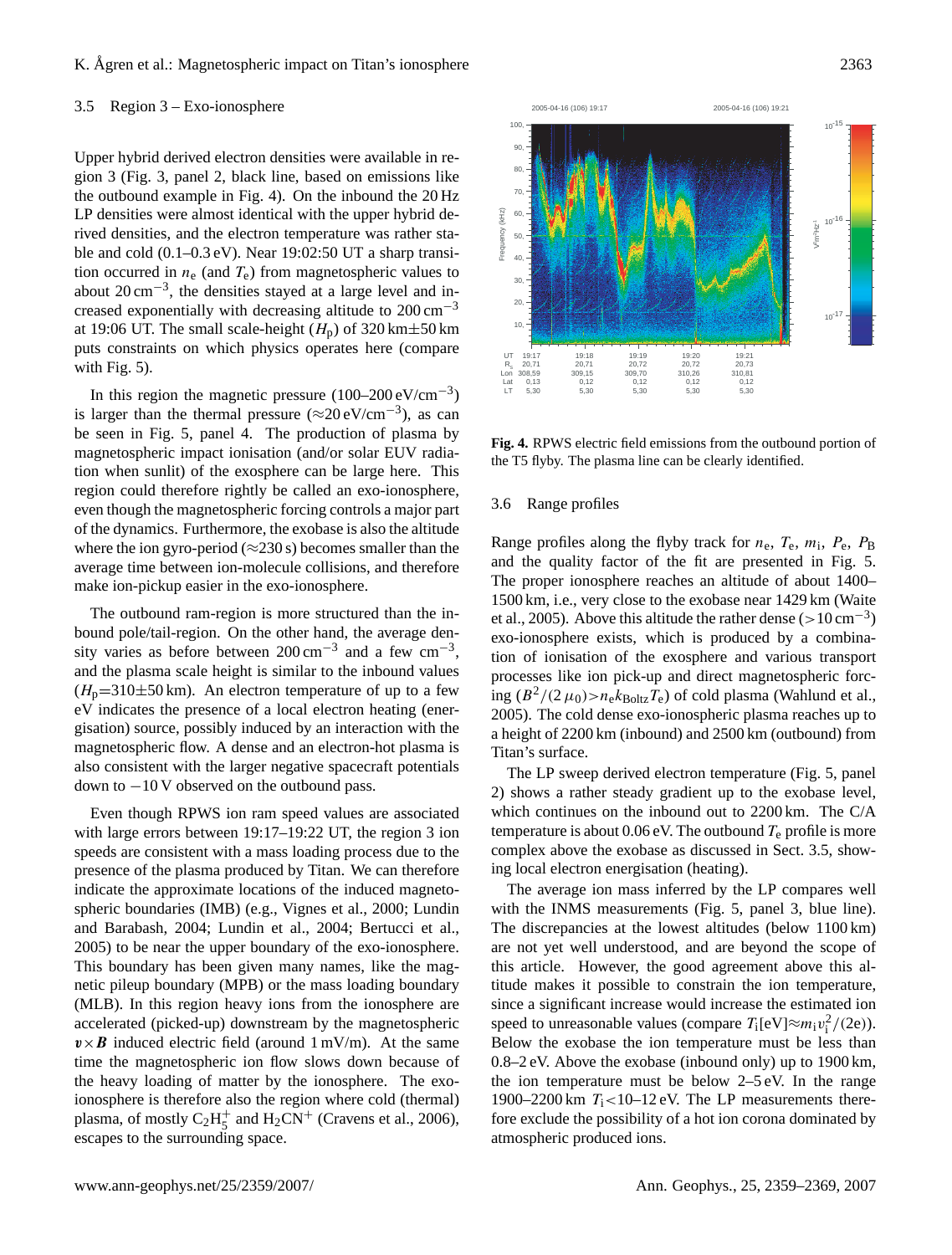![](_page_5_Figure_1.jpeg)

# **Cassini RPWS LP, Inbound(red), Outbound(black)**

<span id="page-5-0"></span>**Fig. 5.** Range profiles of RWPS derived parameters from the T5 flyby. The outbound (black) and inbound (red) values compare well on the average except for  $T_e$  at high altitudes (panel 2). In panel 1 the different curves are LP sweeps (stars), LP 20 Hz (black or red line) and  $f_{\text{UH}}$ derived densities (pink = inbound, blue = outbound). The INMS values for  $m_i$  from [Cravens et al.](#page-9-1) [\(2006\)](#page-9-1) are superposed (panel 3, blue line) on the LP derived  $m_i$ . Panel 4 shows the thermal,  $P_e=n_e k_B T_e$ , (red = inbound, black = outbound) and the magnetic,  $P_B=B^2/(2\mu_0)$ , (blue  $=$  inbound, cyan  $=$  outbound) pressures. The quality factor is shown in panel 5.

Comments on the influence of the thermal and the magnetic pressures (Fig. [5,](#page-5-0) panel 4) have already been included in Sects. [3.4](#page-2-1) and [3.5](#page-4-1) corresponding to the different regions: ionosphere and exo-ionosphere.

Estimations of the error bars for  $n_e$  and  $T_e$  are 10% and 20% respectively. As  $m_i$  is the last derived parameter from the LP analysis large variations can be found for this parameter. In order to have an estimation of the quality of the fit between the theoretical expressions and the observations we have plotted a quality factor (Fig. [5,](#page-5-0) panel 5). A higher quality factor means that there is an excellent agreement, whereas a lower factor indicates that there is a discrepancy between the theoretical and the measured current. Figure [5,](#page-5-0) panel 5, illustrates that the LP provides accurate estimations of the plasma parameters.

# **4 Simplified ionospheric model with electron impact ionisation**

In order to interpret the data further we have developed an ionospheric model valid for T5 conditions. This is based on Rees' formula (1963) and a simplified version of Keller's chemistry scheme [\(Keller et al.,](#page-10-5) [1998\)](#page-10-5). For electron energies below 200 eV an electron transport code is introduced [\(Lummerzheim,](#page-10-16) [1987\)](#page-10-16). By using measurements of the neutral density (by INMS) and the incoming electron spectrum (by CAPS/ELS) we can derive estimated ion and electron densities for the T5 flyby. A more thorough description of the model and comparisons to data are given below.

#### 4.1 Neutral atmosphere model

The ionosphere profile calculations presented here make use of a composite neutral atmosphere model that consists of several different inputs. The density profiles used are shown in Fig. [6.](#page-6-0) Molecular nitrogen,  $N_2$ , is the main constituent of the atmosphere at low altitudes with methane,  $CH<sub>4</sub>$ , being the second most common. The molecular nitrogen and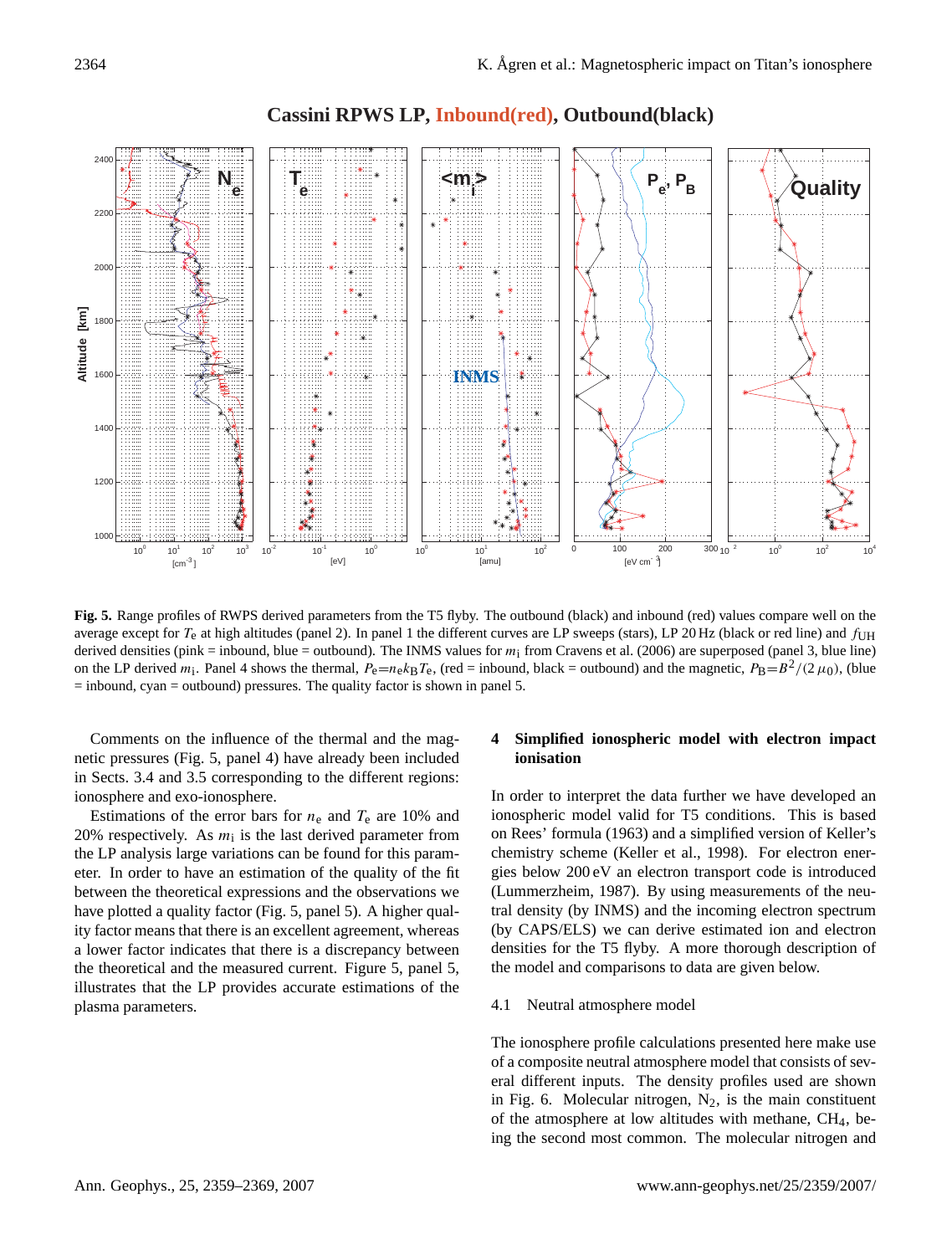![](_page_6_Figure_1.jpeg)

<span id="page-6-0"></span>Fig. 6. Density profiles of the major and minor species on Titan used in calculations.

methane density profiles are consistent with measurements by the INMS during T5 (Yelle et al., 2006) and the densities of  $C_2H_4$  and  $HC_3N$  are given by photochemical modelling based on Voyager data [\(Toublanc et al.,](#page-10-17) [1995\)](#page-10-17).

ering solar EUV heating as the only external energy source. HCN is a minor gas in Titan's atmosphere and created as a by-product of ionospheric chemistry. However, the importance of HCN rotational cooling for the temperatures in Titan's thermosphere has been pointed out by [Yelle](#page-10-18) [\(1991\)](#page-10-18). Since HCN mixing ratios in the thermosphere are currently not well constrained by observations, we use a 1-D version of the General Circulation Model of Müller-Wodarg et al. [\(2003\)](#page-10-19) to infer the vertical HCN profile used in this study. In this model, the vertical HCN structure is calculated consid-The model includes vertical molecular conduction as internal energy redistribution processes. HCN rotational cooling is calculated self-consistently, including radiative transfer. The model also calculates vertical molecular and eddy diffusion of all gases. Since HCN is formed in Titan's upper atmosphere, we include an empirical dayside HCN production rate in the model which peaks near 900 km altitude, as described by Müller–Wodarg et al. [\(2003\)](#page-10-19), and set the rate to ensure that thermospheric temperatures match values inferred from the INMS observations by [Yelle](#page-10-20) [\(2006\)](#page-10-20). So, our HCN profiles are constrained by the thermal structure, rather than by ionospheric chemistry, in contrast to the approach by [Vuitton et al.](#page-10-2) [\(2006\)](#page-10-2).

#### 4.2 Ionosphere model

Calculations have been made for various electron energies  $(10 \text{ eV} < E < 1000 \text{ eV})$  and their corresponding fluxes. The fluxes used are derived from ELS measurements, see Fig. [10.](#page-7-0) The magnetic field around Titan is shown to be very variable

![](_page_6_Figure_7.jpeg)

<span id="page-6-1"></span>**Fig. 7.** Ionisation rates for  $E=200 \text{ eV}$  and  $F=1.3\times10^5 \text{ cm}^{-2} \text{ s}^{-1}$ calculated by the electron transport code (red) and by using the Rees' formula (blue). Shown in green is the fraction that is due to ionisation of  $CH<sub>4</sub>$ .

and dynamic [\(Backes et al.,](#page-9-3) [2005;](#page-9-3) [Neubauer et al.,](#page-10-21) [2006\)](#page-10-21). We have not at this stage taken into account the geometry effect of the magnetic field.

an electron transport code. This is due to the fact that the For electron impact energies above 200 eV we have calculated the ionisation rate height profiles for various electron energies and fluxes according to [Rees](#page-10-22) [\(1963\)](#page-10-22) and both unidirectional and isotropic beam distributions have been considered. Final results will be shown only for the isotropic case, which is a better approximation to what can be expected at Titan. For electron impact energies below 200 eV we used effective range used in [Rees](#page-10-22) [\(1963\)](#page-10-22) is dependent on the assumption that the energy loss per electron-ion pair produced is constant. This breaks down for low energy incident electrons, for which additional collisions, such as excitation collisions, become more important than ionisation. In such a case, the average energy loss per electron-ion pair produced becomes larger.

The electron transport used for this calculation is based on the aurora model by [Lummerzheim](#page-10-16) [\(1987\)](#page-10-16) and [Lum](#page-10-23)[merzheim and Lilensten](#page-10-23) [\(1994\)](#page-10-23). The model solves a steady state electron transport equation, which takes into account discrete energy loss, secondary electron production, and elastic collisions. In order to adapt the model to the Titan atmosphere, an  $N_2$ -based neutral atmosphere was constructed, and the energy deposition and ionisation rate profiles were calculated as a function of column integrated density. This allows straight forward scaling to the altitude in the actual Titan atmosphere. Incident electron spectra were assumed to be isotropic with a Gaussian energy distribution where the half-width of the Gaussian was given by 10% of the peak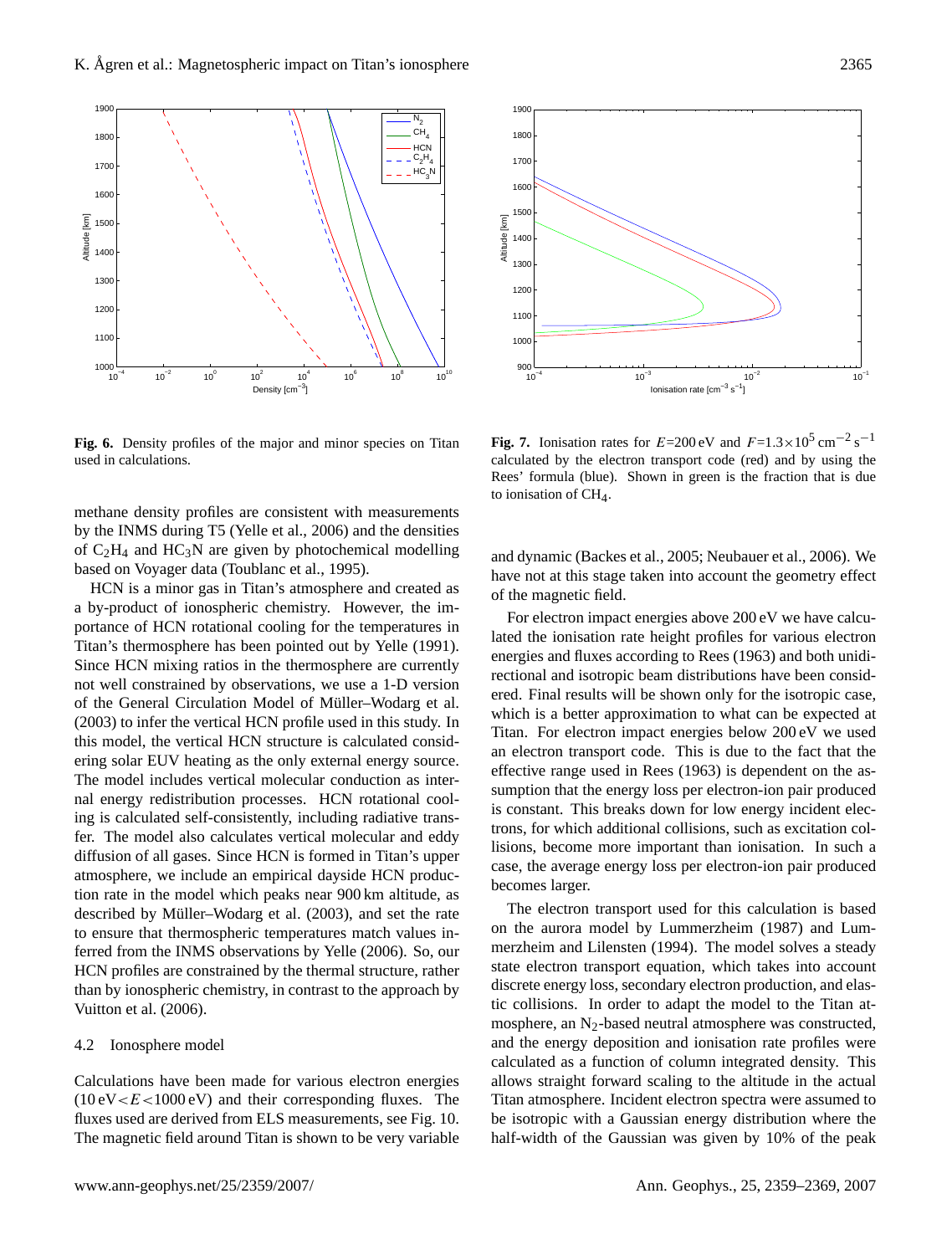![](_page_7_Figure_1.jpeg)

<span id="page-7-1"></span>**Fig. 8.** Peak altitudes for the ionisation rates. Values corresponding to a unidirectional beam (blue), an isotropic distribution (red) and results from the electron transport code (black).

![](_page_7_Figure_3.jpeg)

<span id="page-7-2"></span> $\mathbf{F}_{\mathbf{r}}^{\mathbf{t}}$  **0.** I<sub>n</sub>  $(\mathbf{N}^{\mathbf{t}})$  and decision rates (x) for 30 eV (blue) and 300 eV **Fig. 9.** Ion  $(N_2^+)$  production rates (q) for 30 eV (blue) and 200 eV  $\frac{1}{2}$  respectively. The rates for  $\frac{1}{2}$ (red) impacting electron energies. Fluxes are  $7.9 \times 10^5$  cm<sup>-2</sup> s<sup>-1</sup> and  $1.3 \times 10^5$  cm<sup>-2</sup> s<sup>-1</sup> respectively. The rates for 30 eV electrons are large at high altitudes, and  $n_e/q < 2\pi/\Omega_i$  (an ion gyroperiod) in the exo-ionosphere.

energy. Model calculation were performed with peak energies varying from 10 to 150 eV.

As nitrogen is the dominant species in Titan's atmosphere, the total number density is taken to be the nitrogen number density. The same applies for the energy loss per ion formation, where we use the experimentally found value for  $N_2$  of 37 eV [\(Rees,](#page-10-22) [1963\)](#page-10-22). We validate this approach by comparing the ionisation rate we estimate assuming a pure nitrogen atmosphere with the rate given by the transport code assuming an atmosphere containing both nitrogen and methane [\(Ga-](#page-10-10)

![](_page_7_Figure_7.jpeg)

<span id="page-7-0"></span>Fig. 10. CAPS/ELS differential electron fluxes in the magnetosphere. Data taken during the outbound trajectory. A broad energy electron population between a few eV and 2000 eV is detected. The spacecraft photoelectrons are observed below 3 eV.

[land et al.,](#page-10-10) [2006\)](#page-10-10), as illustrated in Fig. [7](#page-6-1) for an energy of 200 eV. Such a comparison showing a good agreement between both rates also validates our choice to use the continuous slowing down approximation for energies above 200 eV.

are compared with a unidirectional beam (blue line). Re-Figure [8](#page-7-1) shows peak ionisation altitudes as a function of electron energy for a pure  $N_2$  atmosphere. Values given for an isotropic distribution of the incoming electrons (red line) sults from the electron transport code are shown in black, which are in agreement with [Cravens et al.](#page-9-4) [\(2005\)](#page-9-4). The transport code results complement very well the method by [Rees](#page-10-22) [\(1963\)](#page-10-22). Figure [9](#page-7-2) shows the corresponding  $N_2$  production rates versus altitude for 30 eV and 200 eV incident electrons. For the electron fluxes we use values based on the observed CAPS/ELS magnetospheric incident electron distribution (Fig. [10\)](#page-7-0).

The ion-molecule chemistry is adopted from a simplified version of [Keller et al.](#page-10-5) [\(1998\)](#page-10-5). Only the main reactions leading to the formation of  $H_2CN^+$  and  $C_2H_5^+$  $\frac{+}{5}$  have been included, but with the addition of recombination of  $C_2H_5^+$  $\frac{+}{5}$ . In this model, the main sequence starts with molecular nitrogen being ionised. The ionised nitrogen later reacts with methane and HCN to form  $H_2CN^+$  and  $C_2H_5^+$  $+$ <sub>5</sub>. We have also modelled the formation of certain heavier ions, i.e.  $C_3H_2N^+$  and  $C_5H_5N^+$ . The recombination coefficient used for  $H_2CN^+$ ,  $C_2H_5^+$  $5^{18}$ . The recombination coefficient used for H<sub>2</sub>CN<sup>+</sup>,<br>  $5^{+}$  and C<sub>5</sub>H<sub>5</sub>N<sup>+</sup> is 6.4×10<sup>-7</sup> $\sqrt{300/T_e}$  cm<sup>-3</sup> s<sup>-1</sup> [\(Keller](#page-10-5) [et al.,](#page-10-5) [1998\)](#page-10-5). The electron temperature is taken from LP data and set to 700 K (See Fig. [5\)](#page-5-0). Even with this simplified model we can obtain useful comparisons to data, as shown below.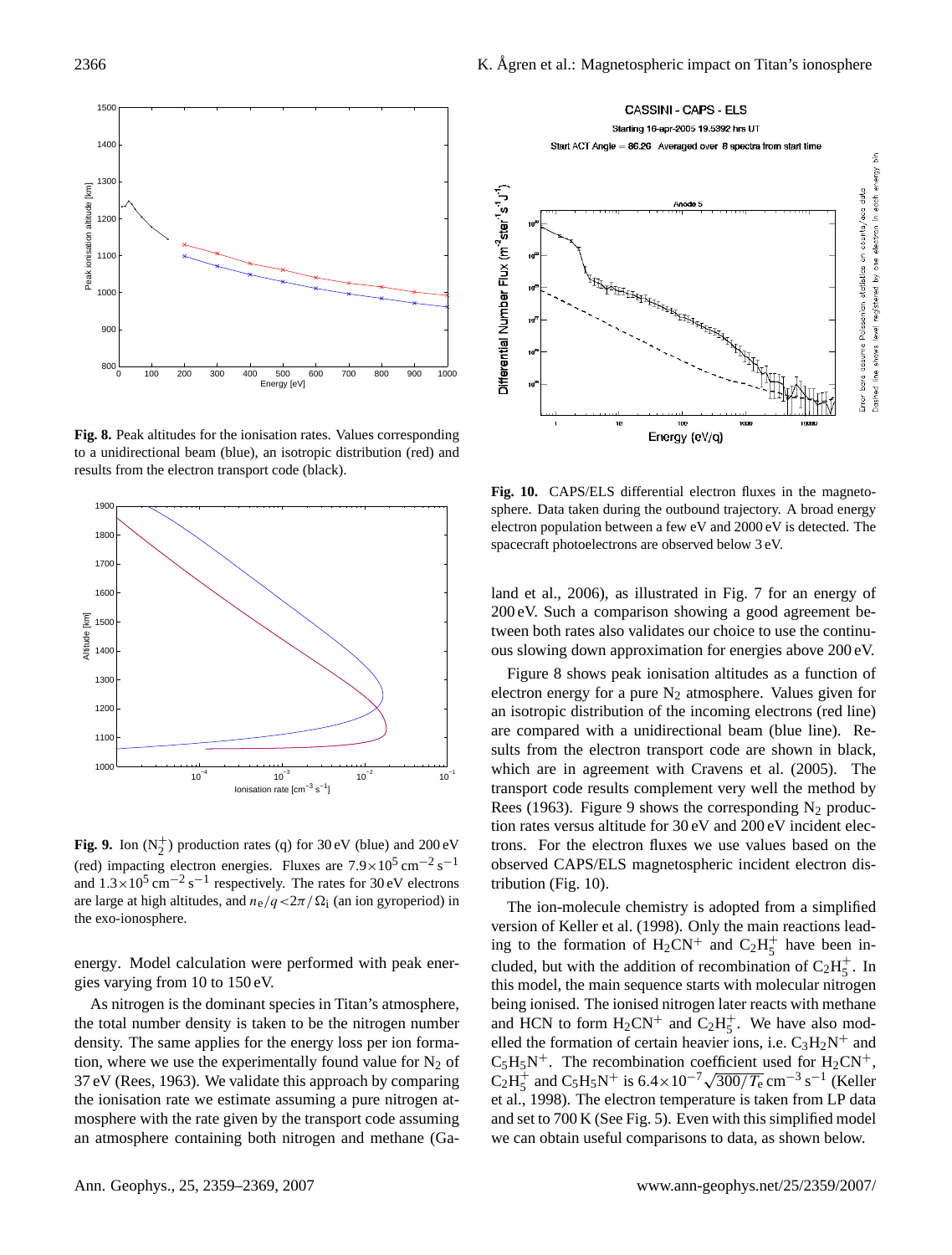![](_page_8_Figure_1.jpeg)

![](_page_8_Figure_2.jpeg)

<span id="page-8-0"></span>Fig. 11. The total electron density (green), total electron density with a flux reduced by ten (red) and densities for energy values measured electron density derived from the function of the single energy. The fluxes for the single energies for the single energies for the single energies for the single energies for the single energies of the single ene of  $30 \text{ eV}$  (green dashed),  $150 \text{ eV}$  (blue dashed) and  $500 \text{ eV}$  (red dashed) superposed on the measured electron density derived from the  $f_{\text{UH}}$  line (blue) and LP (black). The fluxes for the single energies are, respectively,  $7.9 \times 10^5$ ,  $1.7 \times 10^5$  and  $4.6 \times 10^4$  cm<sup>-2</sup> s<sup>-1</sup>.

#### **5 Comparison with measurements**

posed on the electron density measured by the LP. In addi-The densities of the ions involved in the main reactions can be estimated through our model and the electron density is inferred from adding the ion densities, assuming quasineutrality of the plasma. By integrating the ionisation rate over all energies ranging from 10–1000 eV, we get a total ionisation rate valid for T5. Using this ionisation rate we may calculate the electron and ion densities for this flyby. Figure [11](#page-8-0) shows the calculated total electron density supertion, we show three single energies for comparison; 30, 150 and 500 eV with corresponding fluxes of  $7.9 \times 10^5$  cm<sup>-2</sup> s<sup>-1</sup>,  $1.7 \times 10^5$  cm<sup>-2</sup> s<sup>-1</sup> and  $4.6 \times 10^4$  cm<sup>-2</sup> s<sup>-1</sup>.

As can be seen in the figure, the total electron density is about an order of magnitude larger than expected. If we decrease the flux by a factor of ten we obtain results that are in agreement for the measured electron density (Fig. [11,](#page-8-0) red line) and for densities of the ion species (Fig. [12\)](#page-8-1). It is noteworthy that an incident electron flux divided by a factor of ten provides a better agreement between the measured and the simulated total density.

There are at least five possible explanations to this discrepancy. 1) Large uncertainty in the density measurements. However, as can be seen in Fig. [3,](#page-3-0) the electron density measured by the LP matches the density inferred from the upper hybrid line. Also the INMS total ion densities agree well with the RPWS data [\(Cravens et al.,](#page-9-4) [2005\)](#page-9-4). Plasma density errors have been estimated to be less than 10% in the dense ionosphere. 2) Large uncertainty in the recombination coef-

<span id="page-8-1"></span>Fig. 12. Densities of the ion species and the total electron density for energies ranging from  $10\text{ eV}$  to  $1000\text{ eV}$  with incident fluxes reduced by a factor of ten.

characteristics of the differential number flux with energy, ficient,  $\alpha$ , used in the model. The value used has been compared with the recombination coefficient from RPWS observations  $(\alpha = q/n_e^2)$  and good agreement between the two was found. 3) Rees' model might not be valid for use at Titan. However, the simplified approach we suggest has been validated by comparison with a comprehensive transport model, see Fig. [7.](#page-6-1) This transport model has in turn been validated against in situ observations and laboratory measurements at Earth. 4) The ionisation is significantly affected by the incident electron flux. ELS data is taken during upstream conditions approximately 20 min after C/A. The electron fluxes measured there may be different from the electron fluxes at C/A. In any case the presented ELS data in Fig. [10](#page-7-0) show the which affects the relative shape of the ionospheric profile. 5) The effect of the draping of the magnetic field may affect the estimation of the ionisation rate. Further investigations are needed to clarify the importance of each possible cause.

The model output for an incident electron flux divided by ten has been compared with INMS ion composition data by [Cravens et al.](#page-9-1) [\(2006\)](#page-9-1). At the exobase, located at approxi-mately 1430 km [\(Waite et al.,](#page-10-1) [2005\)](#page-10-1), the electron,  $H_2CN^+$ and  $\dot{C}_2H_5^+$ 5 densities are in qualitative agreement with the INMS data. Observations have shown that above the exobase transport of plasma becomes important in the forms of magnetospheric forcing and diffusion. Our model is therefore not valid in regions above that. The heavier ions are more abundant at lower altitudes, as expected. However, the  $C_5H_5N^+$ ion is about a factor 10 more abundant in the model than in the INMS data. One possible explanation could be that  $C_5H_5N^+$  has an unexpected loss channel not included in the Keller model [\(Keller et al.,](#page-10-5) [1998\)](#page-10-5).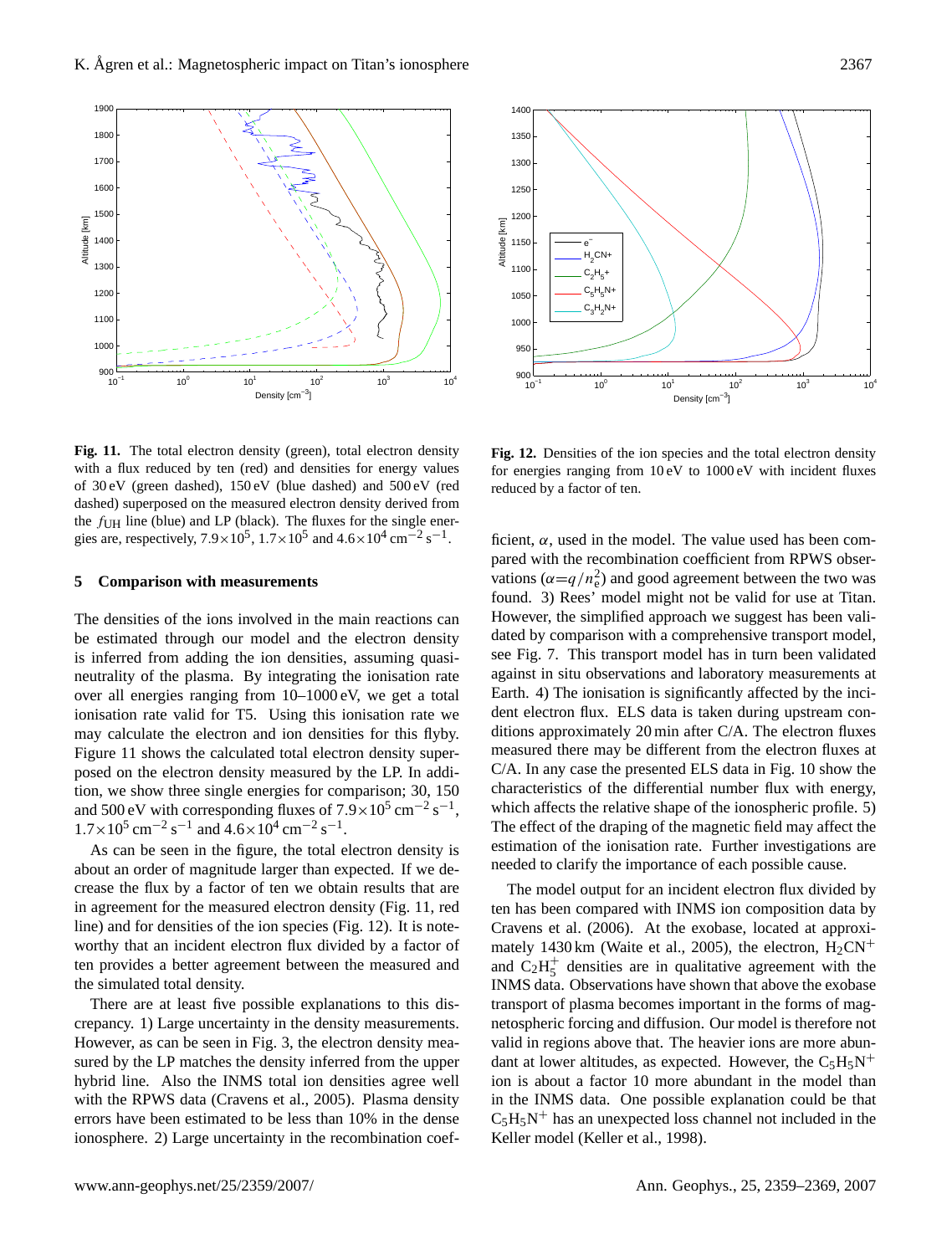![](_page_9_Figure_1.jpeg)

<span id="page-9-7"></span>Fig. 13. Cartoon of Titan's ionosphere during eclipse conditions. The sharper boundary signatures are caused by the magnetospheric interaction with the cold and dense ionospheric plasma. During the T5 flyby the ionopause coincide with the exobase, which is not necessarily the case at other flybys. In the ionosphere the magnetic pressure can become comparable to the thermal pressure.

## **6 Conclusions**

We have presented data from the sixth Cassini flyby of Titan (T5), showing that the magnetosphere of Saturn interacts strongly with the moon's ionosphere in several different and important aspects. We derived from RPWS observations that the most important region for the interaction is the *exo-ionosphere*. The exo-ionosphere begins near the exobase (1430 km) with plasma number densities near 100–  $200 \text{ cm}^{-3}$  and decreases exponentially outward with a scale height of 300±50 km to 2000–2500 km from Titan's surface, where after a sharp drop occurs to magnetospheric values (Fig. [13\)](#page-9-7). During the Tb flyby this exo-ionospheric plasma reached 7000 km from the anti-Saturn side of Titan's surface [\(Wahlund et al.,](#page-10-7) [2005\)](#page-10-7), probably due to the large ion gyro-radii involved in the ion pick-up process. A dominant part of this exo-ionospheric plasma is "thermal" ( $T_e < 5$  eV,  $T_i$  <5 eV). The magnetospheric magnetic pressure is larger than the thermal pressure in the exo-ionosphere, and the effect of ion-neutral collisions should be small when considering the ion pick-up process. Recombination is slow, so transport dominates the structure of the exo-ionosphere.

In this case study we have shown, by the use of a simplified model, that magnetospheric electron impact ionisation alone can account for the observed ionospheric altitude profile for the outbound nightside flyby. Although chemistry dominates, the ionospheric structure can be modified by transport since the magnetic pressure at times is comparable to the thermal pressure down to the lowest observed altitude. This magnetospheric magnetic field is not efficiently shielded from the ionosphere, but rather diffuses slowly through and drapes around the ionosphere of Titan [\(Backes](#page-9-3) [et al.,](#page-9-3) [2005;](#page-9-3) [Ness et al.,](#page-10-8) [1982\)](#page-10-8).

*Acknowledgements.* The Swedish National Space Board (SNSB) supports the RPWS LP instrument on board Cassini. The research at The University of Iowa was supported by NASA through contract 1279973 with the Jet Propulsion Laboratory. The authors acknowledge Activity N5 of Europlanet and would also like to thank the reviewers for their helpful comments which contributed to clarify and improve this article.

Topical Editor M. Pinnock thanks I. Sillanpää and two other anonymous referees for their help in evaluating this paper.

## **References**

- <span id="page-9-3"></span>Backes, H., Neubauer, F. M., Dougherty, M. K., Achilleos, N., André, N., Arridge, C. S., Bertucci, C., Jones, G. H., Khurana, K. K., Russell, C. T., and Wennmacher, A.: Titan's Magnetic Field Signature During the First Cassini Encounter, Science, 308, 992–995, 2005.
- <span id="page-9-2"></span>Banaszkiewicz, M., Lara, L. M., Rodrigo, R., López-Moreno, J. J., and Molina-Cuberos, G. J.: A Coupled Model of Titan's Atmosphere and Ionosphere, Icarus, 147, 386–404, 2000.
- <span id="page-9-6"></span>Bertucci, C., Mazelle, C., Acuña, M. H., Russell, C. T., and Slavin, J. A.: Structure of the magnetic pileup boundary at Mars and Venus, J. Geophys. Res., 110, A01209, doi:10.1029/2004AJ010592, 2005.
- <span id="page-9-0"></span>Bird, M. K., Dutta-Roy, R., Asmar, S. W., and Rebold, T. A.: Detection of Titan's Ionosphere from Voyager 1 Radio Occultation Observations, Icarus, 130, 426–436, 1997.
- <span id="page-9-4"></span>Cravens, T. E., Robertson, I. P., Clark, J., Wahlund, J.-E., Waite, J. H., Ledvina, S. A., Niemann, H. B., Yelle, R. V., Kasprzak, W. T., Luhmann, J. G., McNutt, R. L., Ip, W.-H., De La Haye, V., Muller–Wodarg, I., Young, D. T., and Coates, A. J.: Titan's ¨ ionosphere: Model comparisons with Cassini Ta data, Geophys. Res. Lett., 32, L12108, doi:10.1029/2005GL023249, 2005.
- <span id="page-9-1"></span>Cravens, T. E., Robertson, I. P., Waite Jr., J. H., Yelle, R. V., Kasprzak, W. T., Keller, C. N., Ledvina, S. A., Niemann, H. B., Luhmann, J. G., McNutt, R. L., Ip, W.-H., De La Haye, V., Müller-Wodarg, I., Wahlund, J.-E., Anicich, V. G., and Vuitton, V.: Composition of Titan's ionosphere, Geophys. Res. Lett., 33, L07105, doi:10.1029/2005GL025575, 2006.
- <span id="page-9-5"></span>Fahleson, U., Fälthammar, C.-G. and Pedersen, A.: Ionospheric temperature and density measurements by means of spherical double probes, Planet. Space Sci., 22, 41–66, 1974.